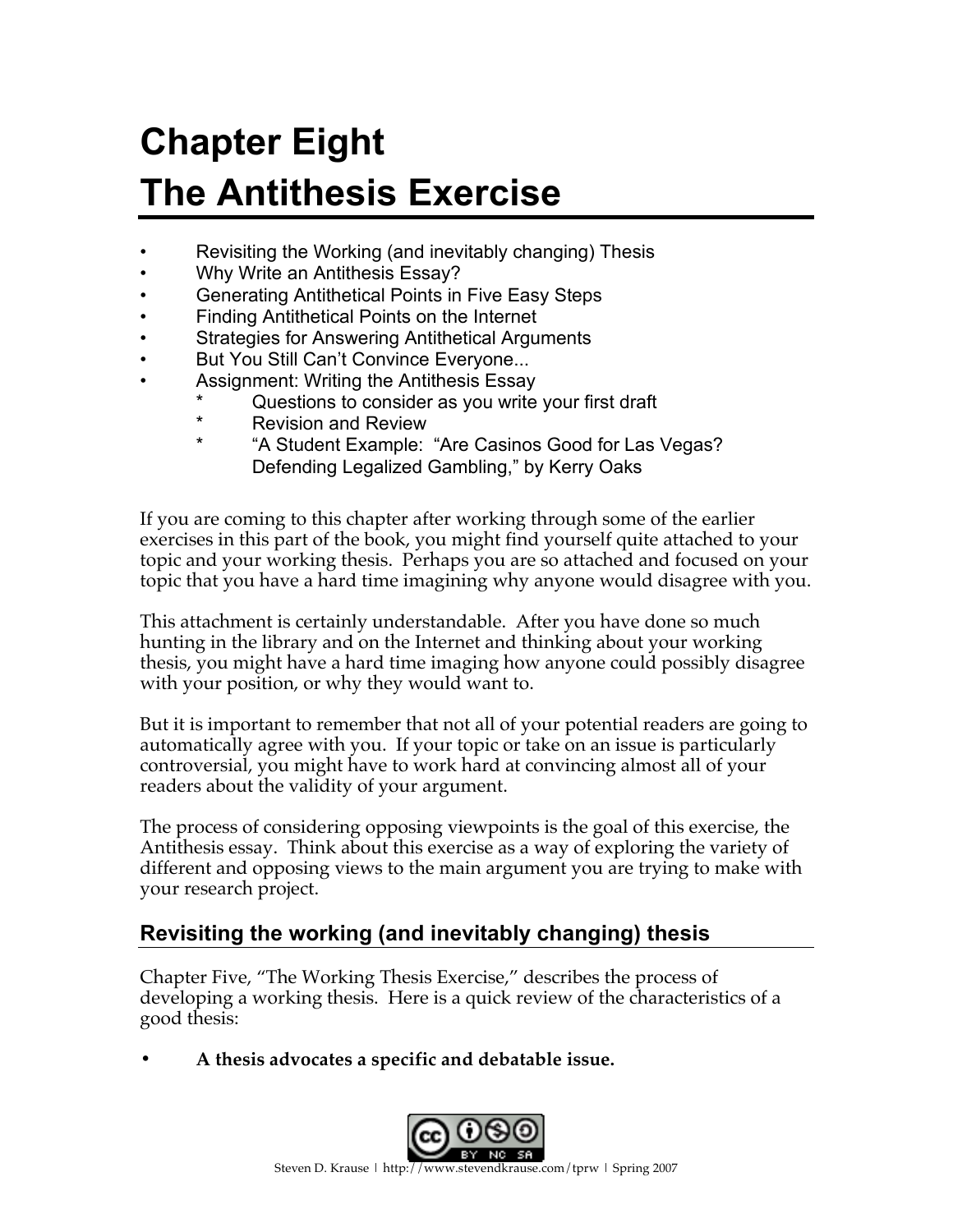- **• A thesis can either be directly stated (as is often the case in academic writing) or implied.**
- **• A thesis is NOT a statement of fact, a series of questions, or a summary of events.**
- **• A thesis answers the two most basic reader questions "What's your point?" and "Why should I care?"**

While it is important that you start your research project with a working thesis that is as clear as you can possibly make it, it is also important to remember that **your working thesis is temporary and it will inevitably change as you learn more about your topic and as you conduct more research.** 

Here are examples of some working theses:

- While some computer hackers are harmless, most of them commit serious computer crimes and represent a serious Internet security problem.
- The international community should enact strict conservation measures to preserve fisheries and save endangered fish species around the world.
- *The Great Gatsby's* depiction of the connection between material goods and the American dream is still relevant today.

Chances are, if you started off with a working thesis similar to one of these, your current working thesis has changed a bit. For example, let's consider the working thesis "While some computer hackers are harmless, most of them commit serious computer crimes and represent a serious Internet security problem." While the researcher may have begun with this thesis in mind, perhaps she changed it slightly, based on interactions with other students, her instructor, and her research.

Suppose she discovered journal articles and Web sites that suggested that, while many computer hackers are dangerous, many are also helpful in preventing computer crimes. She might be inclined then to shift her emphasis slightly, perhaps to a working thesis like, "While many hackers commit serious computer crimes and represent a serious Internet security problem, they can also help law enforcement officials to solve and prevent crime." This change is the same topic as the original working thesis (both are still about hackers and computer crime, after all), but it does suggest a different emphasis, from "hackers as threat and problem" to "hackers as potentially helpful."

Of course, these changes in the working thesis are not the only changes that were possible. The original working thesis could have just as easily stayed the same as it was at the beginning of the process or research. Further, just because the emphasis of the working thesis may be in the process of changing doesn't mean that other related points won't find their way into the research project when it is

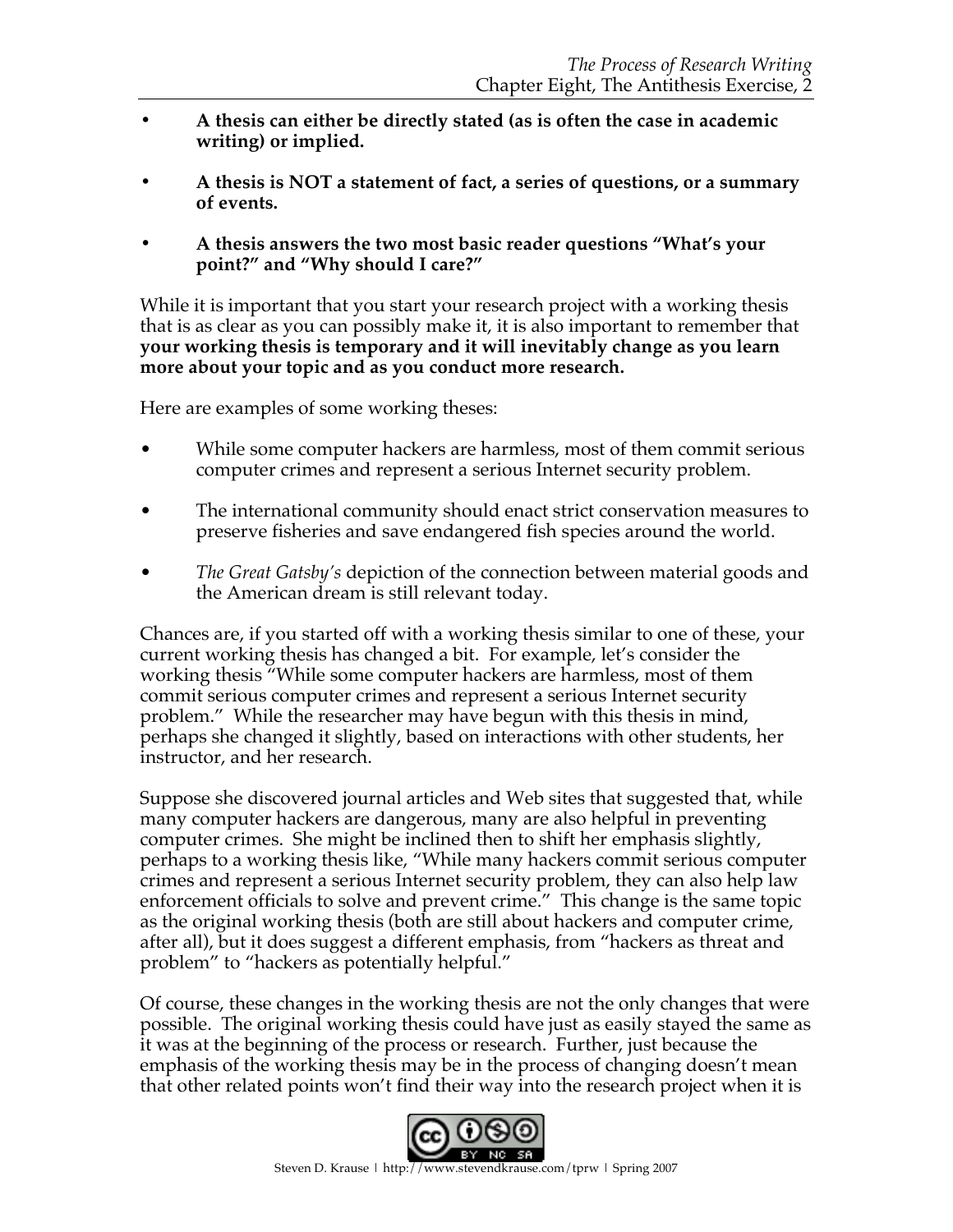put together. While this research writer might change her emphasis to write about "good" hackers as crime solvers, she still would probably need to discuss the fact that there are "bad" hackers who commit crimes.

The point here is simple: **your working thesis is likely to change in small and even large ways based on the research you do, and that's good.** Changing the way you think about your research topic and your working thesis is one of the main ways the process of research writing becomes educational, interesting, and even kind of fun.

#### **Exercise 8.1**

• Either as a short writing exercise or with a group of your peers, consider the evolution of your working thesis. Where did it start out and how has it changed to what it is now? What sparked these changes in your working thesis and your point of view on your topic? If your working thesis has not changed (yet), why do you think this is the case?

# **Why Write an Antithesis Essay?**

One of the key tests of a working thesis is the presence of logical points of disagreement. There's not much point in researching and writing about how "computer crime is bad" or "fisheries are important" or similar broad arguments because everyone more or less would agree with these assertions. Generating an antithesis essay will help you:

• **test how "debatable" your working thesis actually is.** If you are able to arrive at and write about the ways in which readers might disagree with your working thesis, then chances are, your working thesis is one that readers need to be persuaded about and need evidence to prove.

• **consider ways of addressing the anticipated objections to your thesis**. There's nothing wrong with reasonable readers disagreeing with your point of view on a topic, but if you hope to persuade at least some of them with your research, you will also need to satisfy the objections some of these readers might have.

• **revise your working thesis into a stronger position**. If you're having a hard time coming up with any opposition to your working thesis, you probably have to do more work on shaping and forming your working thesis into a more arguable position.

# **Generating Antithetical Points in Five Easy Steps**

Generating potential objections to your working thesis—the points you can use to develop your antithesis essay—is a simple process. In fact, if your working

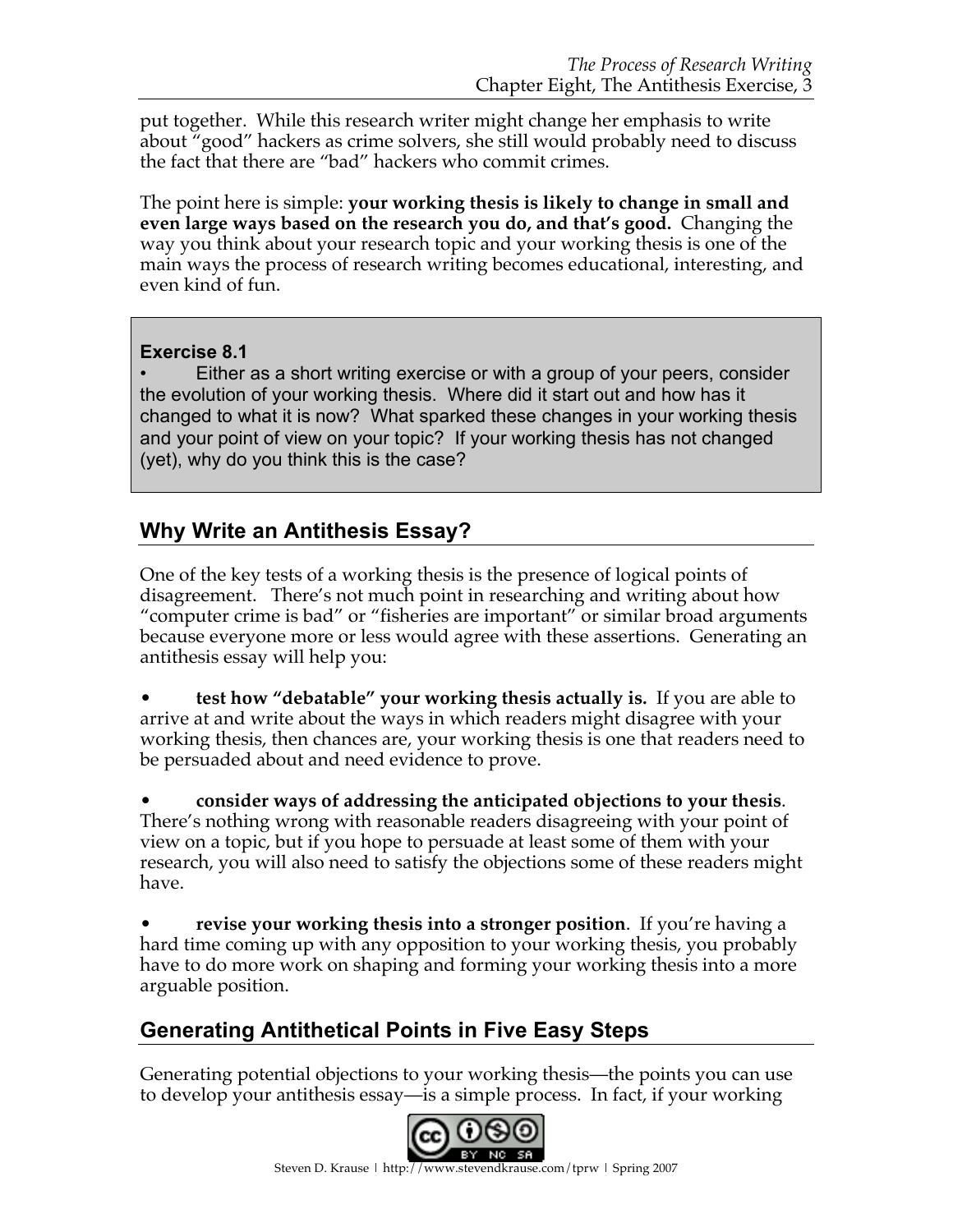thesis is on a controversial topic and you've already done a fair amount of research, you might need very little help generating antithetical points. If you are doing research on gun control, you have undoubtedly found credible research on both sides of the issue, evidence that probably supports or rejects your working thesis.

In addition to those points that seem straight-forward and obvious to you already, consider these five basic steps for generating ideas to consider your antithesis: have a working thesis, think about opposing viewpoints, think about the alternatives, and imagine hostile audiences. Once you have generated some plausible antithetical arguments, you can consider different ways to counter these positions. I offer some ideas on how to do that in the section "Strategies for Answering Antithetical Arguments."

#### • **Step 1: Have a working thesis you have begun researching and thinking about.**

If you are coming to this chapter before working through the working thesis essay exercises in chapter five, you might want to take a look at that chapter now.

You also need to have at least some preliminary research and thinking about your working thesis done before you consider the antithesis. This research is likely to turn up evidence that will suggest more clearly what the arguments against your working thesis might actually be.

**• Step 2: Consider the direct opposite of your working thesis.** Assuming you do have a working thesis that you've begun to research and think about, the next step in generating ideas for a working thesis is to consider the opposite point of view. Sometimes, this can be as simple as changing the verb or modifying term from positive to negative (or vice-versa). Consider these working theses and their opposites:

**Working Thesis**<br> **Drug companies** *should*<br> **Drug companies** *should* be allowed to advertise be allowed to advertise prescription drugs on TV. prescription drugs on TV.

The international community The international community *should not* enact strict conservation *should* enact strict measures to preserve fisheries. conservation measures to

Drug companies *should not* be

preserve fisheries.

This sort of simple change of qualifiers can also be useful in exposing weak working theses because, generally speaking, the opposite of positions that everyone simply accepts as true are ones that everyone accepts as false. If you were to change the qualifying terms in the weak working theses "Drunk driving is bad" or "Teen violence is bad" to their opposites, you end up with theses for positions that are difficult to hold. After all, just as most people in modern

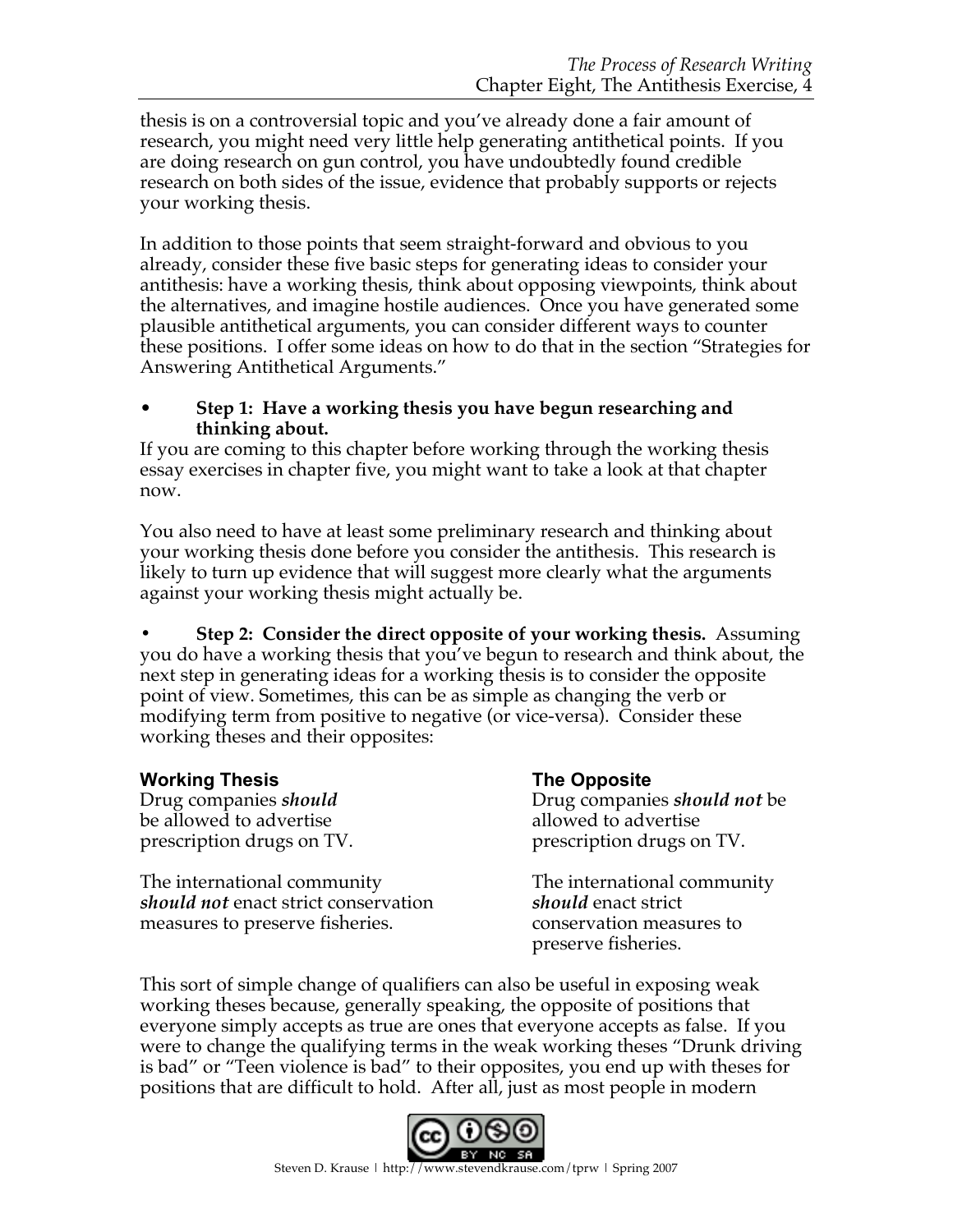America need little convincing that drunk driving or teen violence are "bad" things, few credible people could argue that drunk driving or teen violence are "good" things.

Usually, considering the opposite of a working thesis is more complex than simply changing the verb or modifying term from positive to negative (or viceversa). For example:

#### **Working Thesis The Opposite(s)**

While many hackers commit serious Computer hackers do not computer crimes and represent represent a serious threat or a serious Internet security problem, Internet security problem. they can also help law enforcement officials to solve and prevent crime. There is little hackers can do to

help law enforcement officials solve and prevent computer crime.

Both opposites are examples that counter the working thesis, but each takes a slightly different emphasis. The first one questions the first premise of the working thesis about the "threat" of computer hackers in the first place. The second takes the opposite view of the second premise.

**• Step 3: Ask "why" about possible antithetical arguments.** Of course, these examples of creating oppositions with simple changes demand more explanation than the simple opposite. You need to dig further than that by asking and then answering-- the question of *why*. For example:

*Why* should drug companies not be allowed to advertise prescription drugs? Because…

- The high cost of television advertising needlessly drives up the costs of prescriptions.
- Television commercials too frequently provide confusing or misleading information about the drugs.
- The advertisements too frequently contradict and confuse the advice that doctors give to their patients.

*Why* should the international community enact strict conservation measures to preserve fisheries? Because…

- Without international cooperation, many different kinds of fish will become instinct in the coming decades.
- Preventing over-fishing now will preserve fish populations for the future.

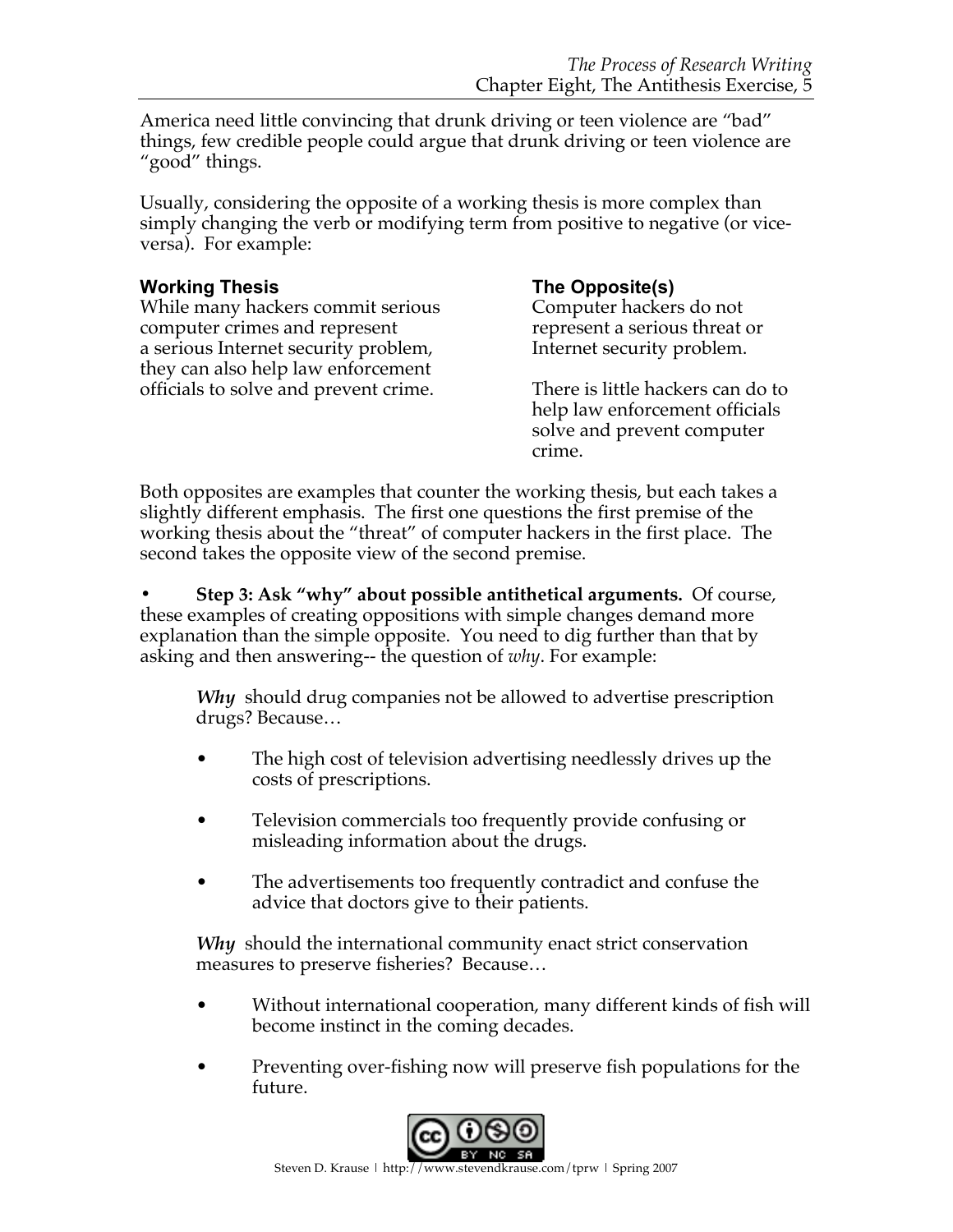Unchecked commercial fishing causes pollution and other damage to the oceans' ecosystems.

**• Step 4: Examine alternatives to your working thesis.**For example, consider the working thesis "Drug companies should not be allowed to advertise prescription drugs on television because the commercials too often contradict and confuse the advice that doctors give their patients." This working thesis assumes that drug ads are an important cause of problems between doctors and patients. However, someone could logically argue that there are other more important causes of bad communication between doctors and patients. For example, the number of patients doctors see each day and the shortness of each visit certainly causes communication problems. The billing and bureaucracy of insurance companies also often complicates doctor/patient communication.

Now, unlike the direct opposite of your working thesis, the alternatives do not necessarily completely invalidate your working thesis. There's no reason why a reader couldn't believe that *both* drug advertisements on television *and* the bureaucracy of the insurance companies are the cause of bad doctor/patient communication. But it is important to consider the alternatives within your research project in order to convince your readers that the position that you are advocating in your working thesis is more accurate (see especially the "Weighing Your Position Against the Opposition" strategy on page xx for answering these sorts of antithetical arguments.

**• Step 5: Imagine hostile audiences.** Whenever you are trying to develop a clearer understanding of the antithesis of your working thesis, you need to think about the kinds of audiences who would disagree with you. By thinking about the opposites and alternatives to your working thesis, you are already starting to do this because the opposites and the alternatives are what a hostile audience might think.

Sometimes, potential readers are hostile to a particular working thesis because of ideals, values, or affiliations they hold that are at odds with the point being advocated by the working thesis. For example, people who identify themselves as being "pro-choice" on the issue of abortion would certainly be hostile to an argument for laws that restrict access to abortion; people who identify themselves as being "pro-life" on the issue of abortion would certainly be hostile to an argument for laws that provide access to abortion.

At other times, audiences are hostile to the arguments of a working thesis because of more crass and transparent reasons. For example, the pharmaceutical industry disagrees with the premise of the working thesis "Drug companies should not be allowed to advertise prescription drugs on TV" because they stand to lose billions of dollars in lost sales. Advertising companies and television broadcasters would also be against this working thesis because they too would lose money. You can probably easily imagine some potential hostile audience members who have similarly selfish reasons to oppose your point of view.

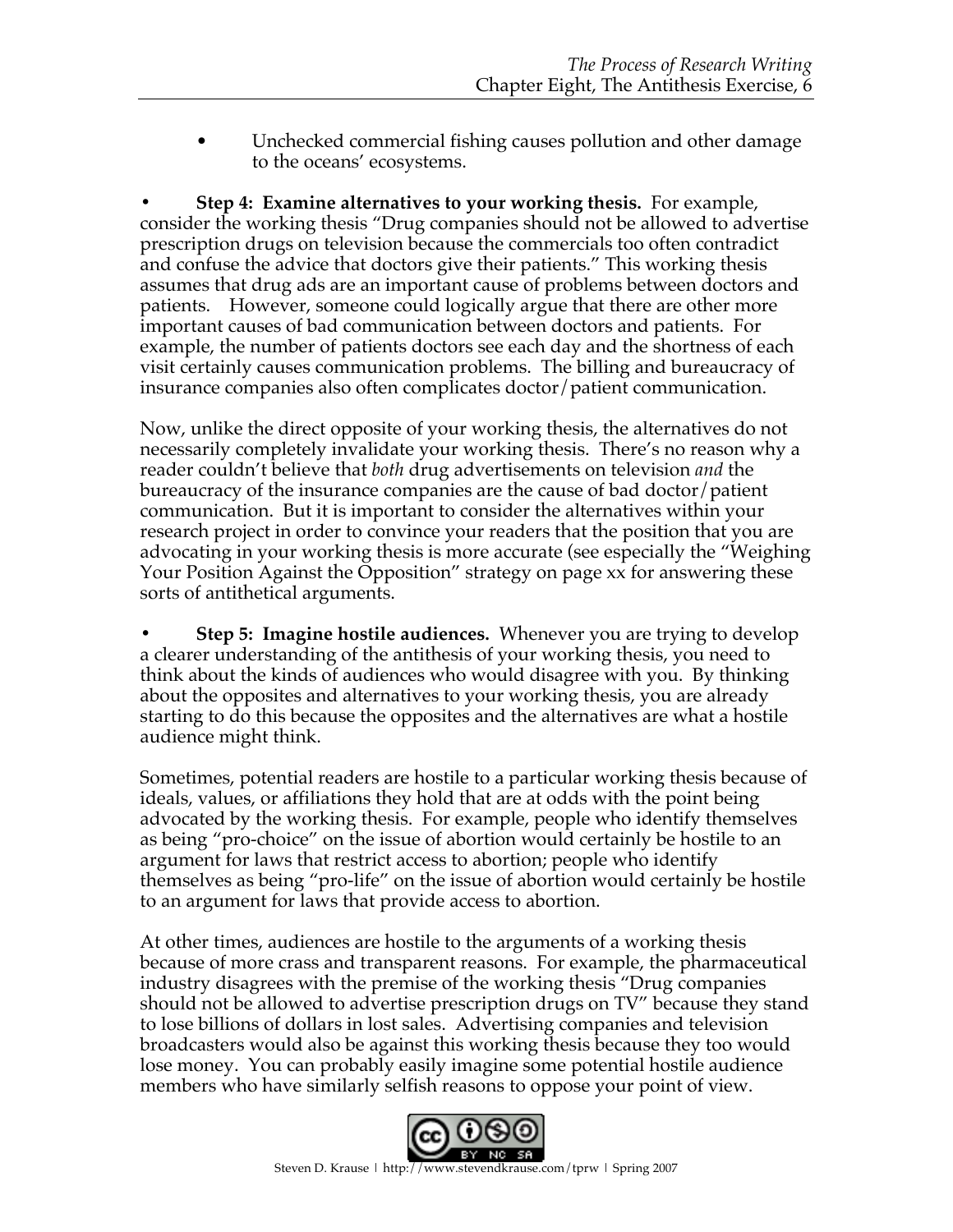Of course, some audiences will oppose your working thesis based on a different interpretation of the evidence and research. This sort of difference of opinion is probably most common with research projects that are focused on more abstract and less definitive subjects. A reader might disagree with a thesis like "*The Great Gatsby's* depiction of the connection between material goods and the American dream is still relevant today" based on differences about how the book depicts "the American dream," or about whether or not the novel is still relevant, and so forth.

But there are also different opinions about evidence for topics that you might think would have potentially more concrete "right" and "wrong" interpretations. Different researchers and scholars can look at the same evidence about a subject like conservation of fisheries and arrive at very different conclusions. Some might believe that the evidence indicates that conservation is not necessary and would not be effective, while other researchers and scholars might believe the completely opposite position.

Regardless of the reasons why your audience might be hostile to the argument you are making with your working thesis, it is helpful to try to imagine your audience as clearly as you can. What sort of people are they? What other interests or biases might they have? Are there other political or social factors that you think are influencing their point of view? If you want to persuade at least some members of this hostile audience that your point of view and your interpretation of the research is correct, you need to know as much about your hostile audience as you possibly can. Of course, you'll never be able to know *everything* about your hostile audience, and you certainly won't be able to persuade all of them about your point. But the more you know, the better chance you have of convincing at least some of them.

#### **Exercise 8.2**

• Working through these steps, try to sketch out in more detail the antithetical points to your working thesis. Consider the opposites and the alternatives to your working thesis.

• Try to imagine as clearly as you can potentially hostile readers. Make a list of readers that might be hostile to your thesis and note the reasons for their hostility.

# **Finding Antithetical Points on the Internet**

The best (and worst!) thing about the Internet is that almost anyone can say almost anything. This makes the Internet fertile territory for finding out what the opposition thinks about the position you are taking in your working thesis.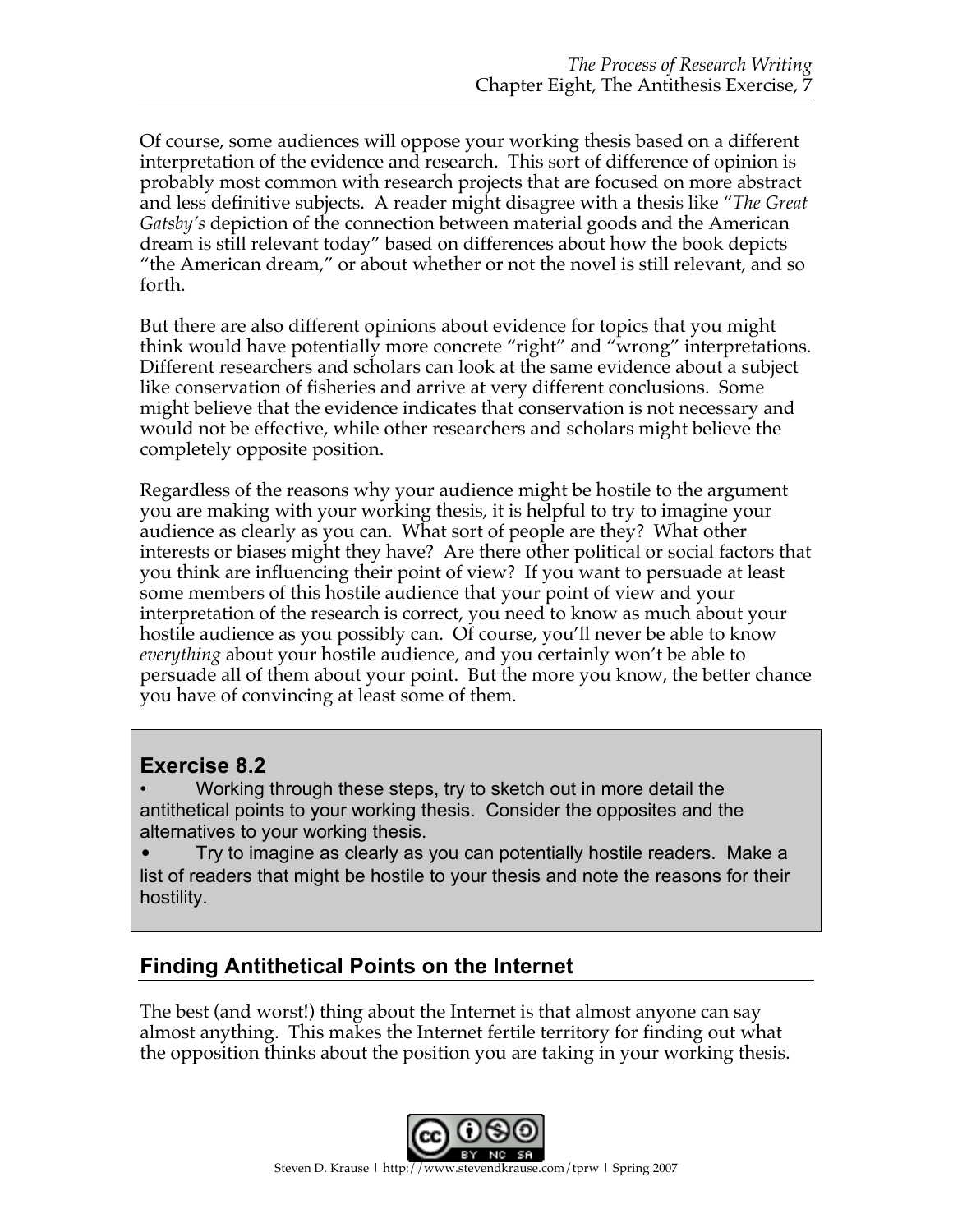A search of the Web on almost any topic will point you to web sites that take a wide variety of stances on that topic. When you do a search for "computer hackers" or "computer crime" on the Web, you are just as likely to find links to law enforcement agencies and articles on Internet security as you are to find links to sites that argue computer hackers are good, or even instructions on how to commit various computer crimes.

Usenet newsgroups are also excellent places to find antithetical positions. To search newsgroups, you can browse through the list of the newsgroups that you have access to at your university and read through the ones that have titles related to your topic. You can also search newsgroups using the commercial service "Google Groups," which is at <http://groups.google.com>.

**■ Hyperlink:** For advice on conducting effective Internet searches and using newsgroups, see Chapter Two, "Understanding and Using the Library and the Internet for Research" and the section called "Finding Research on the Internet: An Overview."

Keep in mind that information you find on the Internet always has to be carefully considered. This is particularly true with newsgroups, which have much more in common with forums like talk radio or "letters to the editor" in the newspaper than they do with academic research. This doesn't mean this information is automatically unreliable, but you should be cautious about the extent to which you can or should trust the validity of anything you find on the Internet.

# **Strategies for Answering Antithetical Arguments**

It might not seem logical, but directly acknowledging and addressing positions that are different from the one you are holding in your research project can actually make your position stronger. When you take on the antithesis in your research project, it shows you have thought carefully about the issue at hand and you acknowledge that there is no clear and easy "right" answer.

There are many different ways you might incorporate the antithesis into your research project to make your own thesis stronger and to address the concerns of those readers who might oppose your point of view. For now, focus on three basic strategies: directly refuting your opposition, weighing your position against the opposition, and making concessions.

• **Directly Refuting Your Opposition.** Perhaps the most obvious approach, one way to address those potential readers who might raise objections to your arguments is to simply refute their objections with better evidence and reasoning. To answer the argument that the international community should not enact measures to preserve fisheries, demonstrate with your evidence that it has indeed been effective. Of course, this is an example of yet another reason why it is so important to have good research that supports your position: when the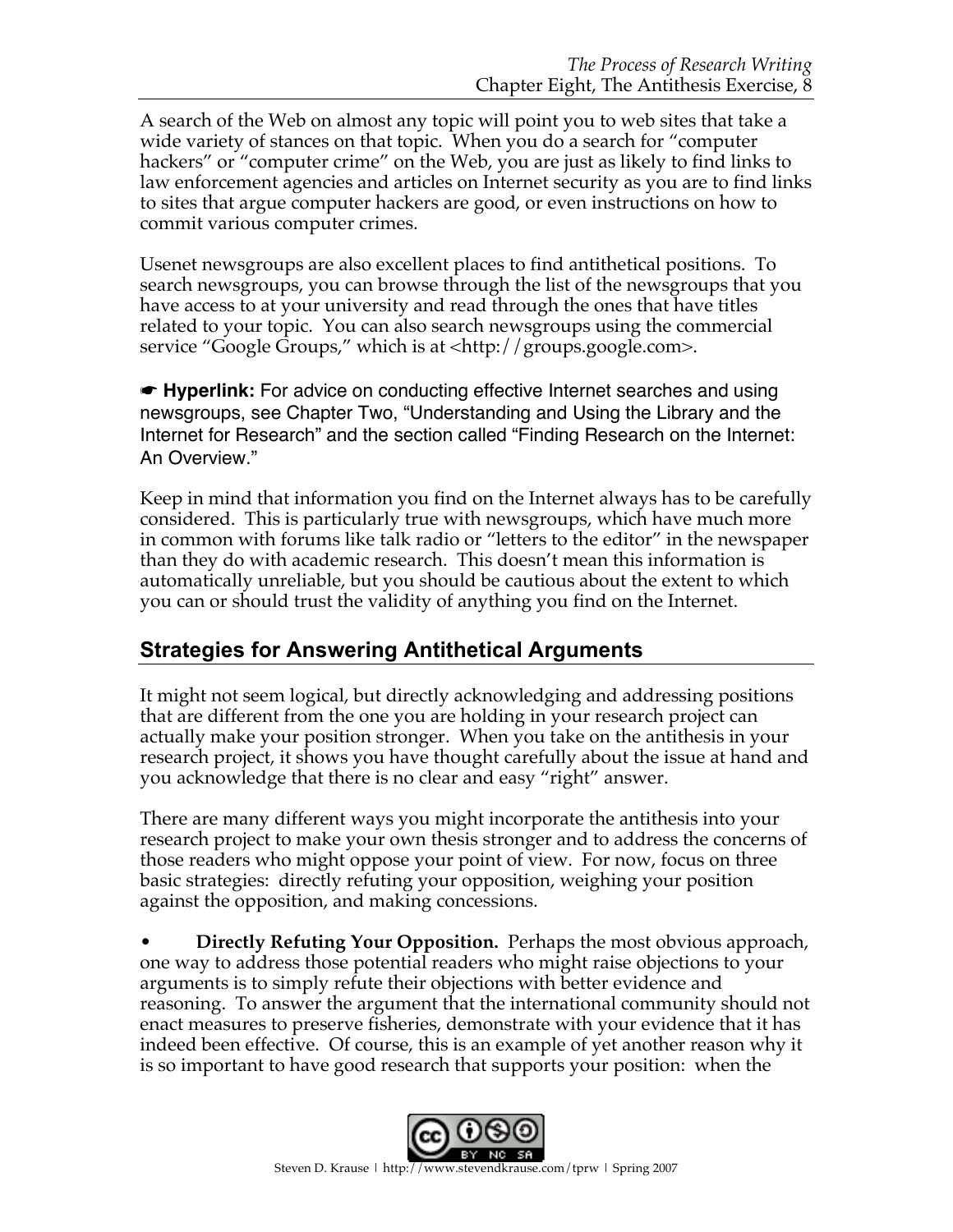body of evidence and research is on your side, it is usually a lot easier to make a strong point.

Answering antithetical arguments with the research that supports your point of view is also an example of where you as a researcher might need to provide a more detailed evaluation of your evidence. The sort of questions you should answer about your own research–– who wrote it, where was it published, when was it published, etc.— are important to raise in countering antithetical arguments that you think come from suspicious sources. For example, chances are that an article about the problems of more strict drunk driving laws that appears in a trade journal for the restaurant industry is going to betray a selfinterested bias.

☛ **Hyperlink:** To review the process for evaluating the quality of your research, see Chapter One, "Thinking Critically About Research," particularly the section called "Evaluating the quality and credibility of your research."

**• Weighing Your Position Against the Opposition.** Readers who oppose the argument you are trying to support with your research might do so because they value or "weigh" the implications of your working thesis differently than you do. Those opposed to a working thesis like "Drug companies should not be allowed to advertise prescription drugs on TV" might think this because they think the advantages of advertising drugs on television—increased sales for pharmaceutical companies, revenue for advertising agencies and television stations, and so forth—are more significant than the disadvantages of advertising drugs on television. Those who would argue against the working thesis "Tougher gun control laws would be of little help in the fight against teen violence" probably think that the advantage of having fewer guns available to teenagers to use for violence is less important than the disadvantageous effects stronger gun control laws might have on lawful gun owners.

Besides recognizing and acknowledging the different ways of comparing the advantages and disadvantages suggested by your working thesis, the best way of answering these antithetical arguments in your own writing is to clearly explain how you weigh and compare the evidence. In other words, even if the readers who oppose your point of view are in some ways correct, the advantages you advocate in your working thesis are much more significant than the disadvantages.

For example, a writer might argue that any of the loss of profit to pharmaceutical companies, advertising agencies, and television stations would be a small price to pay for the advantages of banning prescription drug TV ads. A writer with a working thesis like "Tougher gun control laws would be of little help in the fight against teen violence" might have to defend his arguments against a hostile audience by suggesting that in the long-run, the costs of infringing the right to bear arms and our other liberties would far outweigh the few instances of teen violence that might be stopped with stronger gun control laws.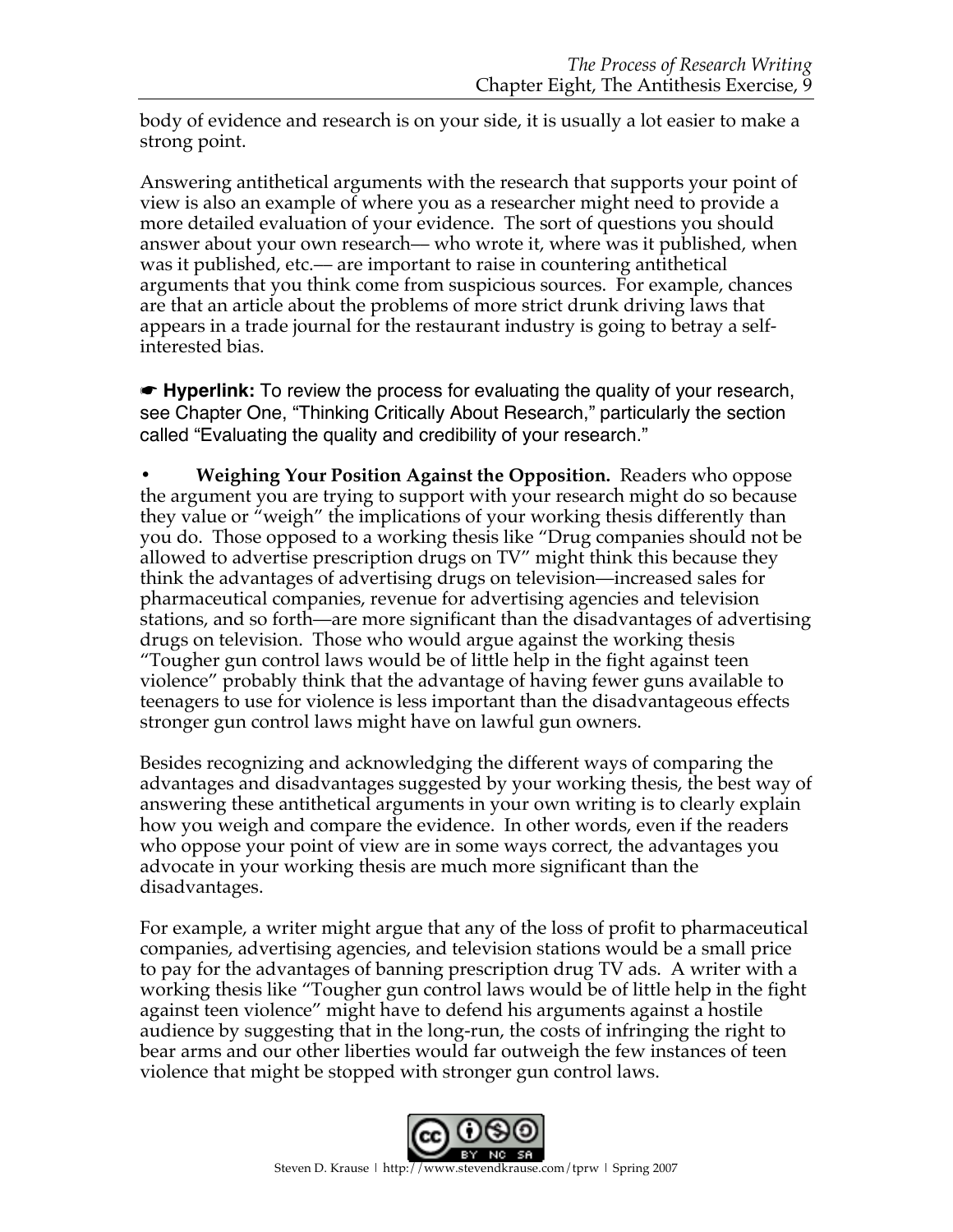**• Making Concessions.** In the course of researching and thinking about the antithesis to your working thesis and its potentially hostile audiences, it may become clear to you that these opposing views have a point. When this is the case, you may want to consider revising your working thesis or your approach to your research to make some concessions to these antithetical arguments.

Sometimes, student researchers "make concessions" to the point of changing sides on their working thesis—that is, in the process of researching, writing, and thinking about their topic, a research moves from arguing a working thesis like "Most computer hackers are criminals and represent a great risk to Internet security" to one like "Most computer hackers are merely curious computer enthusiasts and can help solve problems with Internet security."

This sort of shift in thought about an issue might seem surprising, but it makes perfect sense when you remember the purpose of research in the first place. When we study the evidence on a particular issue, we often realize that our initial and uninformed impression or feelings on an issue were simply wrong. That's the role of research: we put more trust in opinions based on research than in things based on "gut instinct" or feelings.

Usually, most concessions to antithetical perspectives on your working thesis are less dramatic and can be accomplished in a variety of ways. You might want to employ some qualifying terms to "hedge" a bit. For example, the working thesis "Drug companies should **not be allowed** to advertise prescription drugs on TV" might be qualified to "Drug companies should **be closely regulated** about what they are allowed to advertise in TV." The working thesis "The international community should enact **strict** conservation measures to preserve fisheries and **save** endangered fish species around the world" might be changed to "The international community should enact **stronger** conservation measures to preserve fisheries and **help** endangered fish species around the world." Both of these are still strong working theses, but they also acknowledge the sort of objections the opposition might have to the original working thesis.

**But be careful in using qualifying terms!** An over-qualified working thesis can be just as bad as a working thesis about something that everyone accepts as true: it can become so watered-down as to not have any real significance anymore. For example, theses like "Drug company television advertising is sometimes bad and sometimes good for patients" and "While there are good reasons for enacting stronger conversation measures for protecting endangered fish species, there are also good reasons to not make new conservation laws" are both overqualified to the point of taking no real position at all.

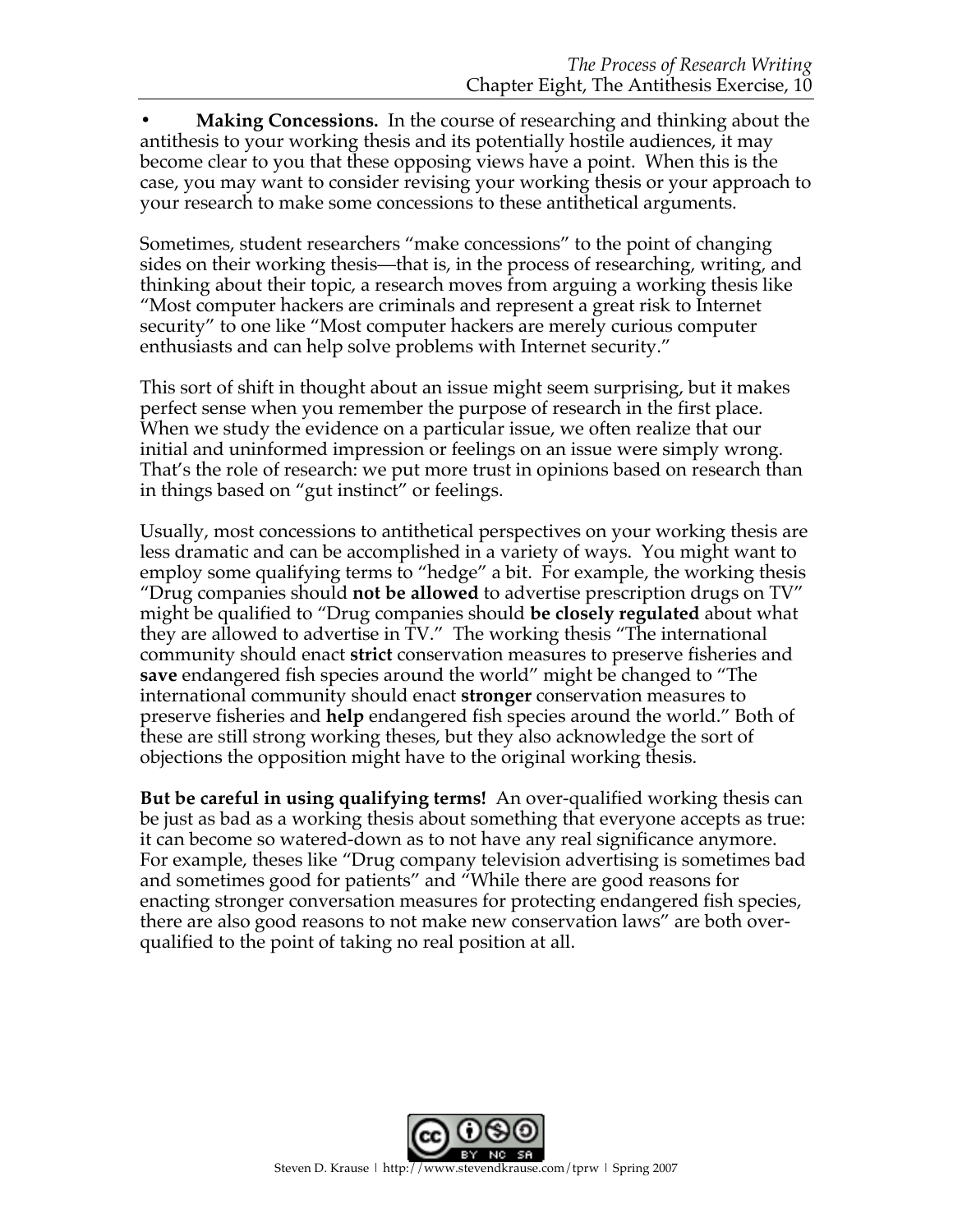#### **Exercise 8.3**

• Once you understand the antithetical arguments to your working thesis, how might you answer them? On a sheet of paper or in a word processing program, create two columns. In the left column, write a brief summary of as many antithetical arguments as you can, arguments you came up with on your own or from Exercise 6.2. In the right column, answer each of the antithetical arguments listed in the left, referring to the strategies noted in this section or other fitting approaches.

# **But You Still Can't Convince Everyone…**

If you are using research to convince an audience about something, then you must understand the opposite side of the argument you are trying to make. That means you need to include antithetical positions in your on-going research, you should think about the opposites and alternatives to the point you are making with your working thesis, you have to imagine your hostile audience as clearly as possible, and you should employ different strategies to answer your hostile audiences' objections.

But even after all this, you still can't convince everyone that you're "right." You probably already know this. We have all been in conversations with friends or family members where, as certain as we were that we were right about something and as hard as we tried to prove we were right, our friends or family were simply unwilling to budge from their positions. When we find ourselves in these sorts of deadlocks, we often try to smooth over the dispute with phrases like "You're entitled to your opinion" or "We will have to agree to disagree" and then we change the subject. In polite conversation, this is a good strategy to avoid a fight. But in academic contexts, these deadlocks can be frustrating and difficult to negotiate.

A couple of thousand years ago, the Greek philosopher and rhetorician Aristotle said that all of us respond to arguments based on three basic characteristics or appeals: *logos* or logic, *pathos* or emotional character, and *ethos,* the writer's or speaker's perceived character. Academic writing tends to rely most heavily on *logos* and *ethos* because academics tend to highly value arguments based on logical research and arguments that come from writers with strong "characterbuilding" qualifications—things like education, experience, previous publications, and the like. But it's important to remember that *pathos* is always there, and particularly strong emotions or feelings on a subject can obscure the best research.

Most academic readers have respect for writers when they successfully argue for positions that they might not necessarily agree with. Along these lines, most college writing instructors can certainly respect and give a positive evaluation to

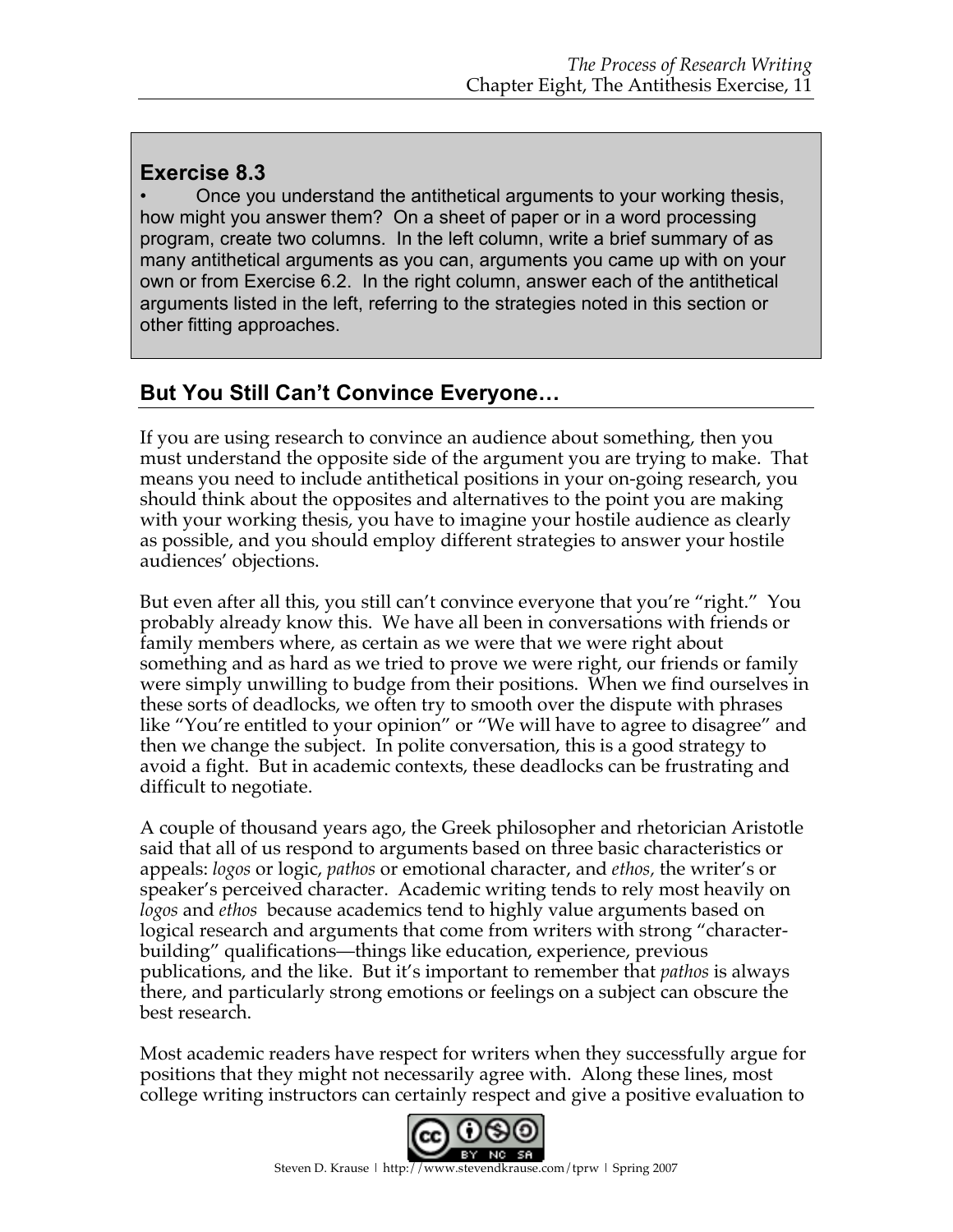a piece of writing they don't completely agree with as long as it uses sound logic and evidence to support its points. However, all readers—students, instructors, and everyone else—come to your research project with various preconceptions about the point you are trying to make. Some of them will already agree with you and won't need much convincing. Some of them will never *completely* agree with you, but will be open to your argument to a point. And some of your readers, because of the nature of the point you are trying to make and their own feelings and thoughts on the matter, will never agree with you, no matter what research evidence you present or what arguments you make. So, while you need to consider the antithetical arguments to your thesis in your research project to convince as many members of your audience as possible that the point you are trying to make is correct, you should remember that you will likely not convince all of your readers all of the time.

#### **Assignment: Writing the Antithesis Essay**

Based on the most current and most recently revised version of your working thesis, write a brief essay where you identify, explain, and answer the antithesis to your position. Keep in mind that the main goal of this essay is to think about an audience of readers who might not agree with you and to answer at least some of the questions and complaints they might have about your research project. Be sure to include evidence about both the antithesis and your working thesis, and be sure to answer the objections hostile readers might have.

#### *Questions to consider as you write your first draft*

- Have you revisited your working thesis? Based on the research and writing you have done up to this point, how has your working thesis changed?
- Have you done enough research on the antithetical position to have a clear understanding of the objections? (You might want to review the work you've done with your annotated bibliography at this point). What does this research suggest about the opposition's points and your points?
- What sort of brainstorming have you done in considering the antithesis? Have you thought about the "opposite" of your thesis and the reasons why someone might hold that point of view? Have you considered the "alternatives" to your working thesis and why someone might find one or more of these alternative viewpoints more persuasive than your points?
- Have you clearly imagined and considered what your "hostile audience" is like? What sorts of people do you think would object to your working thesis? What kind of motivations would hostile audiences have to disagree with you?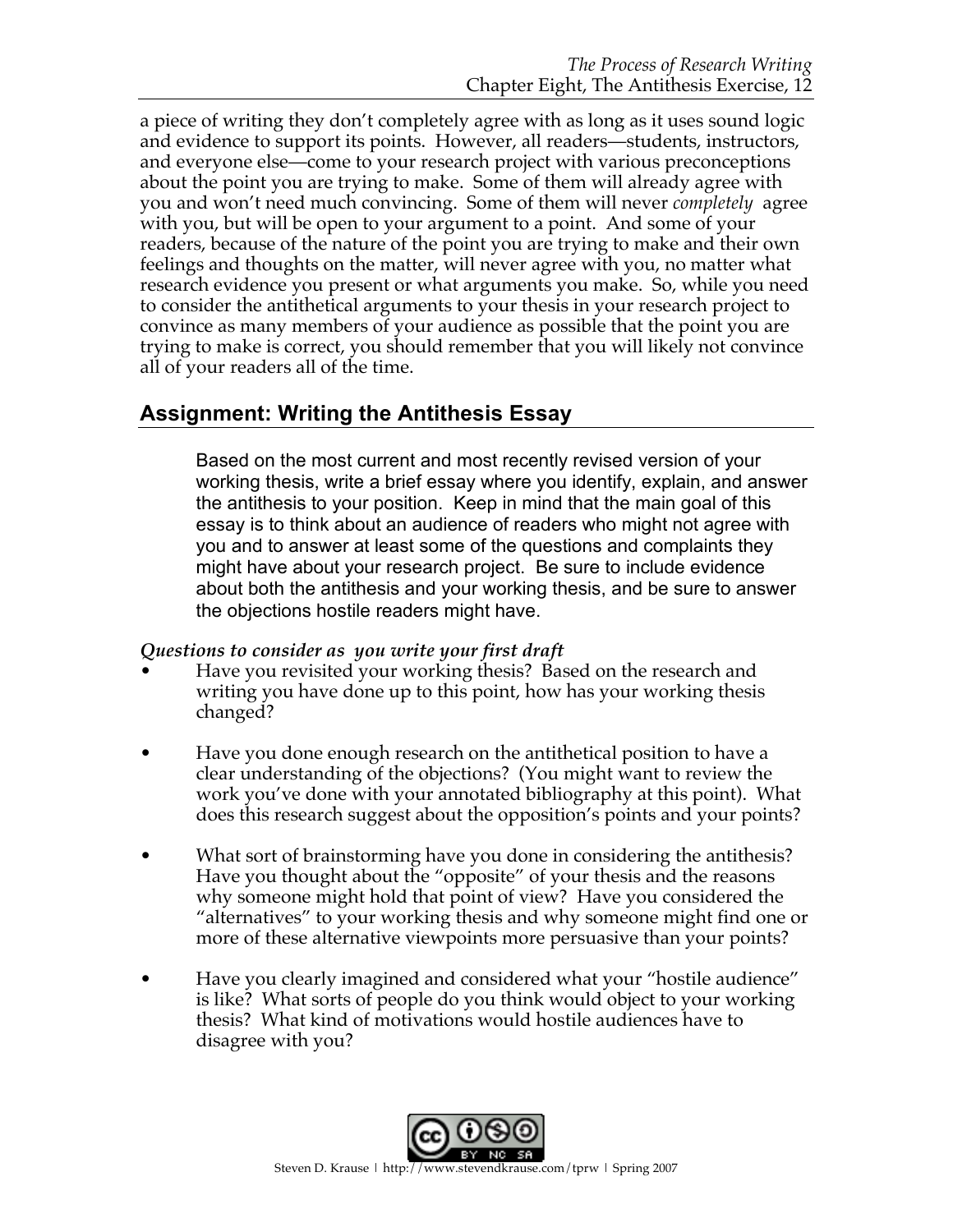- In considering the objections to your working thesis, do you believe that the evidence is on your side and you can refute hostile audiences' objections directly with the research you have done?
- When you compare the points raised by the antithesis to the points of your working thesis, do you think that the advantages and values of your working thesis outweigh those of the antithesis?
- Are there some concessions that you've made to your working thesis based on the points raised by the antithetical point of view? How have you incorporated these concessions into your revised working thesis?

#### *Revision and Review*

During the peer review process, you should encourage your readers to review your rough draft with the same sort of skeptical view that a hostile audience is likely to take toward your points. If your readers already disagree with you, this won't be difficult. But if they more or less agree with the argument you are trying to make with your research, ask them to imagine for a moment what a hostile reader might think as they examine your essay. You might even want to help them with this a bit by describing for your reviewers the hostile audience you are imagining.

☛ **Hyperlink:** For guidelines and tips for working with your classmates in peer review sessions, see chapter four "How To Collaborate and Write With Others," particularly the section "Peer Review as Collaboration."

- Do your readers clearly understand the antithetical positions you are focusing on in your essay? Do they think that the antithetical positions you are focusing on in your essay are the most important ones? Do they believe you have done enough research on the antithetical positions to adequately discuss them in your essay?
- What other objections to the argument you are trying to make with your working thesis do your readers have? In other words, have they thought of antithetical arguments that you haven't considered in your essay?
- Do your readers think that you have clearly answered the antithetical arguments to your working thesis? Do they accept the logic of your arguments? Do they believe incorporating more evidence into the essay would make your answer to the antithetical arguments better?
- Imagining themselves as members of the "hostile audience," do your readers find themselves at least partially persuaded by the answers you have to the antithetical arguments in your essay? Why or why not?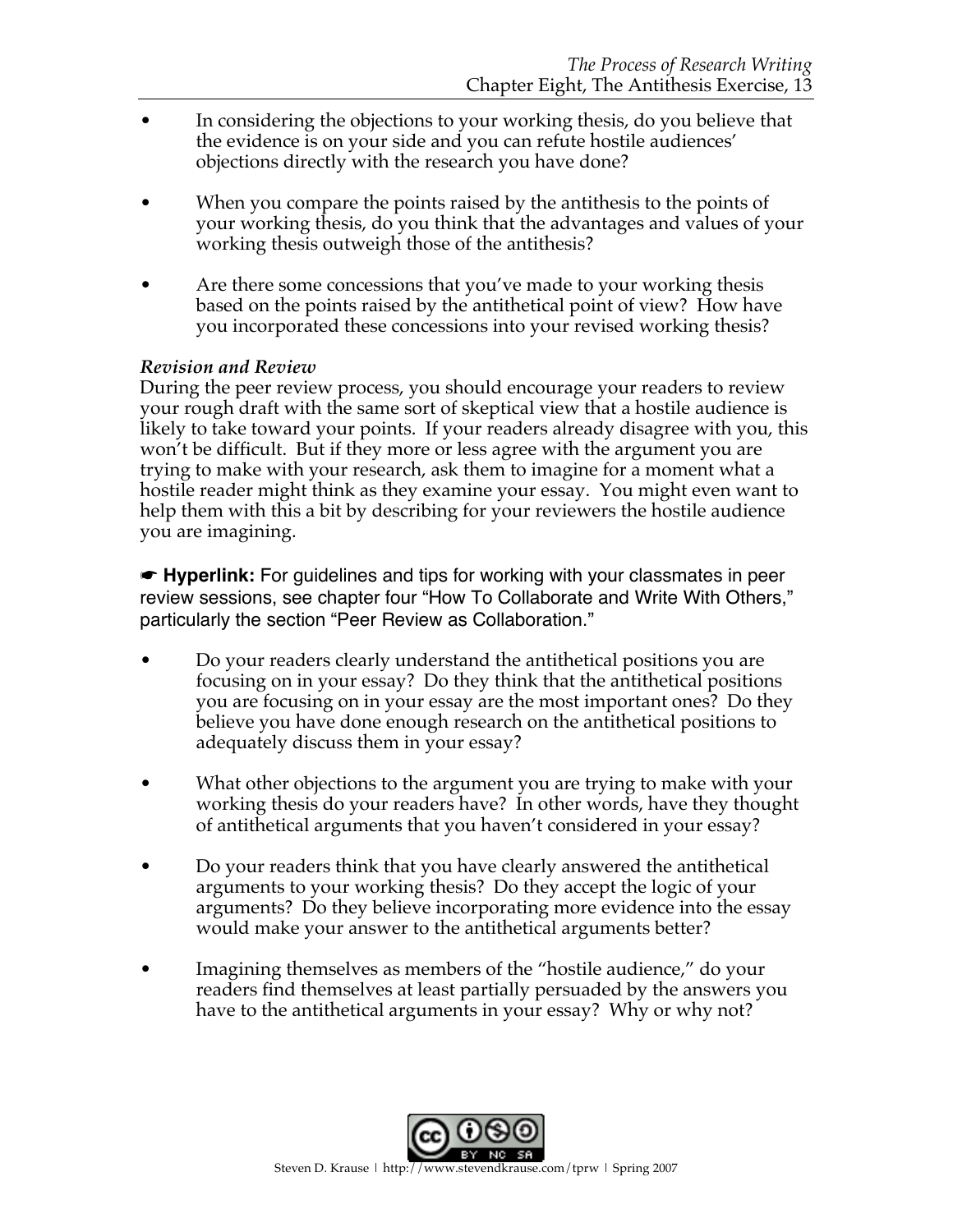# **A Student Example: "Are Casinos Good For Las Vegas? Defending Legalized Gambling," by Kerry Oaks**

For this assignment, the instructor asked students to write a short essay that addressed a few of the main antithetical arguments to each student's working thesis. Kerry Oaks' research up to this point had focused almost exclusively on the positive aspects of gambling in Las Vegas. "Researching the other side of this argument was an important step for me," Oaks said. "I still think that gambling—particularly in a place like Las Vegas—is good for the economy and everything else. But my research for the antithesis assignment also made me think that maybe casinos should spend more money on trying to prevent some of the problems they're causing."

Are Casinos Good For Las Vegas? Defending Legalized Gambling Antithesis Essay Assignment

Few places in this country are as exciting as Las Vegas, Nevada, a city known for its "party" atmosphere and legalized gambling. My working thesis, which is "Casinos and legalized gambling have had a positive economic effect on Las Vegas," has explored how and why Las Vegas became such a popular tourist destination. Needless to say, there are a lot critics who disagree with my working thesis. While these antithetical positions are important, I believe that they can be answered.

Some critics say that the economic and employment gains offered by legalized gambling are exaggerated. In an excerpt published on the PBS documentary show *Frontline* web site, John Warren Kindt says the economic benefits of legalized gambling have been exaggerated. While gambling initially leads to more jobs, it ultimately is a bad business investment.

However, the same sort of economic problems that Kindt describes happening in other parts of the country haven't happened in Las Vegas. In fact, Las Vegas remains one of the fastest growing cities in the United States. For example, as Barbara Worcester wrote in her article, "People Flock to Las Vegas for Relocation, Employment," the unemployment rate in Las Vegas in December 1999 was 3.1 percent, which is the lowest



Steven D. Krause | http://www.stevendkrause.com/tprw | Spring 2007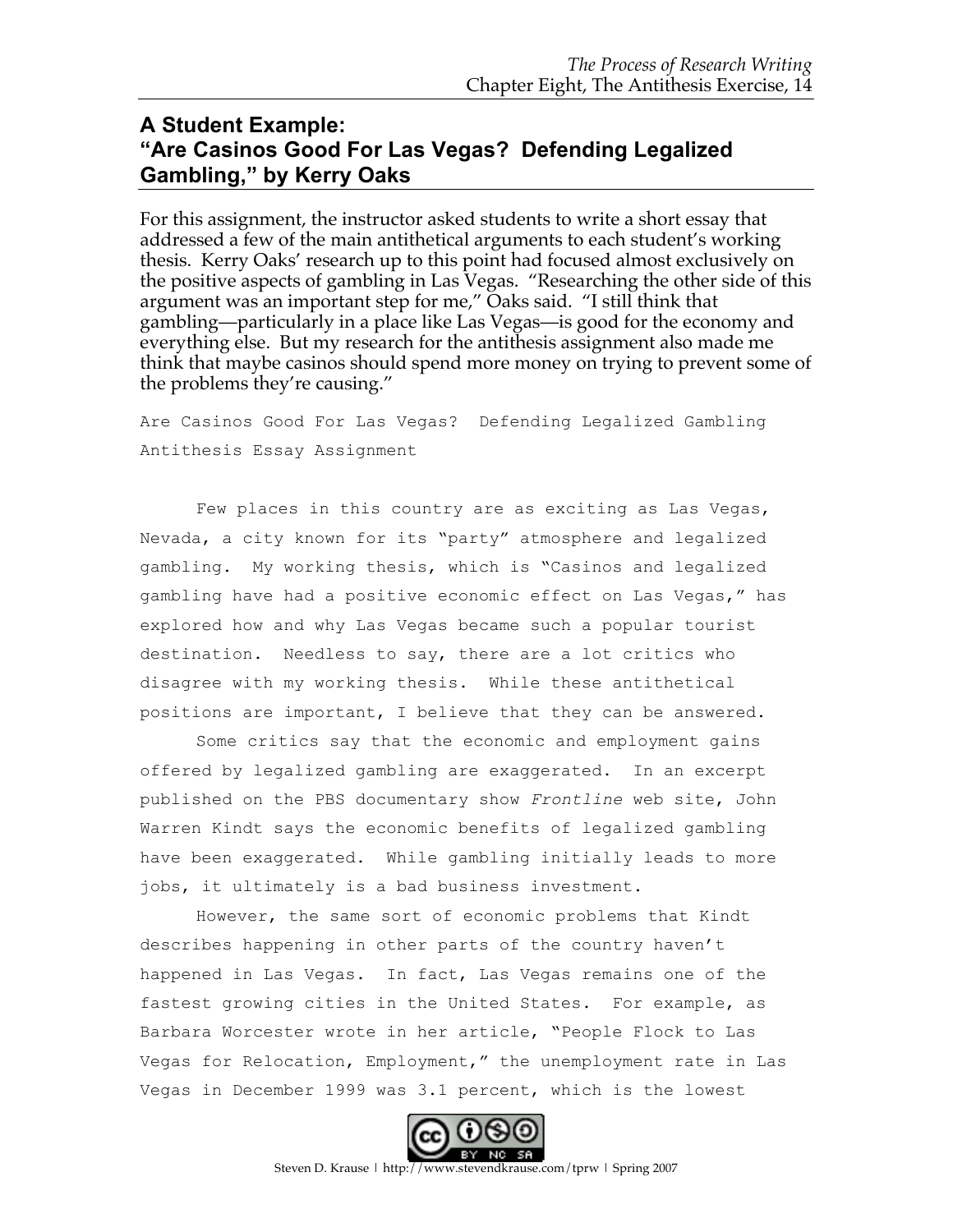unemployment rate since August 1957, when it was 2 percent. (44).

Another argument is that casinos in the Las Vegas area cause crime, suicide, and murder. According to Jay Tolson's article "Face of the Future?" "Clark County has almost 70 percent of the population of a state that leads the nation in its rates of suicide, high school dropouts, death by firearms, teenage pregnancies, and death from smoking." (52).

Clearly, this is a real problem for the area and for the state, but it cannot all be blamed on the casinos. Frank Fahrenkopf, President of the American Gambling Association, said in an interview with the PBS documentary show *Frontline* that there's nothing about gambling in itself that creates crime and these problems. As Fahrenkopf was quoted on the *Frontline* web site, "Any enterprise that attracts large numbers of people. The crime rate at Orlando went up. It wasn't anything that Mickey and Minnie were doing that caused it, it was just that it was a draw of people to a community."

Even with these negative effects of crime and such, legalized gambling has still greatly improved the lives of people in Las Vegas. As Tolson writes, "there is still a sense that Las Vegas is a place where working people can realize the American Dream" (50) made possible in part by taxes on gambling instead of property or income.

Certainly, Las Vegas has all kinds of problems, but they are the same ones as those associated with any major and rapidly growing city in the United States. But on the whole, I think the benefits of casinos in Las Vegas outweigh the disadvantages of gambling. After all, there wouldn't be much of anything in Las Vegas if it weren't for the casinos that thrive there.

Works Cited.

"Easy Money: A Report on America's Booming Gambling Industry and Its Economic and Political Clout." *Frontline*. PBS Online.



Steven D. Krause | http://www.stevendkrause.com/tprw | Spring 2007